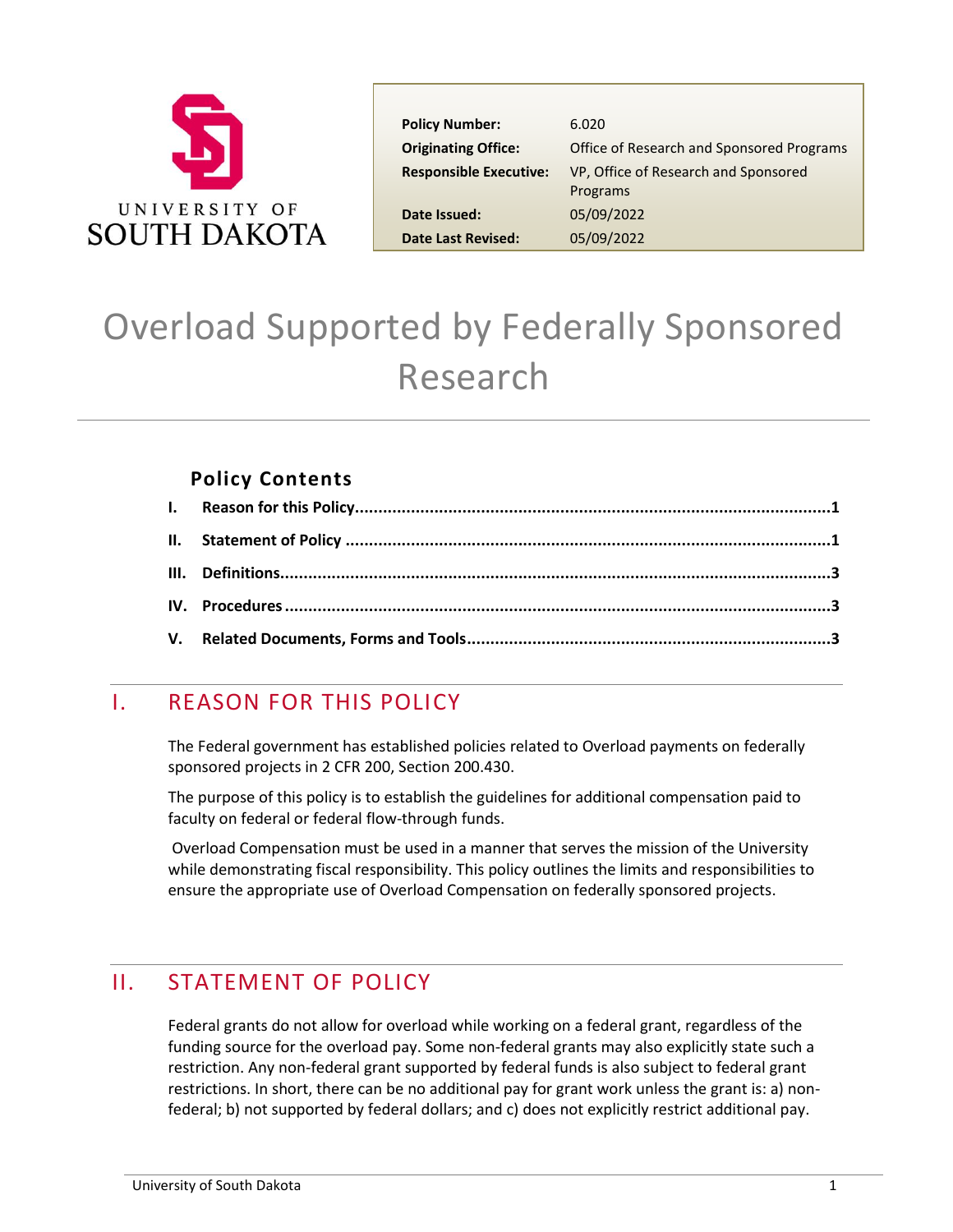Compensation, including overload payments, for personnel paid on federal or federal flowthrough funds is governed by The Uniform Guidance (2 CFR 200). The relevant section in

#### **200.430 Compensation - personal services—personal services is (h)(2) through (h)(4)and reads:**

**(h2)** *Salary basis.* Charges for work performed on [Federal awards](https://www.law.cornell.edu/definitions/index.php?width=840&height=800&iframe=true&def_id=081a194046528468942c369470c2966a&term_occur=999&term_src=Title:2:Subtitle:A:Chapter:II:Part:200:Subpart:E:Subjgrp:41:200.430) by faculty members during the academic year are allowable at the IBS rate. Except as noted in paragraph (h)(1)(ii) of this section, in no event will charges to Federal awards, irrespective of the basis of computation, exceed the proportionate share of the IBS for that period. This principle applies to all members of faculty at an institution. IBS is defined as the annual compensation paid by an IHE for an individual's appointment, whether that individual's time is spent on research, [instruction,](https://www.law.cornell.edu/definitions/index.php?width=840&height=800&iframe=true&def_id=9061e1ac37d08217fd52c700dda430e6&term_occur=999&term_src=Title:2:Subtitle:A:Chapter:II:Part:200:Subpart:E:Subjgrp:41:200.430) administration, or other activities. IBS excludes any income that an individual earns outside of duties performed for the IHE. Unless there is prior approval by the [Federal awarding agency,](https://www.law.cornell.edu/definitions/index.php?width=840&height=800&iframe=true&def_id=3164f893d6d82447c92d899285ce22b2&term_occur=999&term_src=Title:2:Subtitle:A:Chapter:II:Part:200:Subpart:E:Subjgrp:41:200.430) charges of a faculty member's salary to a [Federal award](https://www.law.cornell.edu/definitions/index.php?width=840&height=800&iframe=true&def_id=081a194046528468942c369470c2966a&term_occur=999&term_src=Title:2:Subtitle:A:Chapter:II:Part:200:Subpart:E:Subjgrp:41:200.430) must not exceed the proportionate share of the IBS for the period during which the faculty member worked on the award.

**(h3)** *Intra-Institution of Higher Education (IHE) consulting.* Intra-IHE consulting by faculty should be undertaken as an IHE responsibility requiring no compensation in addition to IBS. However, in unusual cases where consultation is across departmental lines or involves a separate or remote operation, and the work performed by the faculty member is in addition to his or her regular responsibilities, any charges for such work representing additional compensation above IBS are allowable provided that such consulting arrangements are specifically provided for in the [Federal award](https://www.law.cornell.edu/definitions/index.php?width=840&height=800&iframe=true&def_id=081a194046528468942c369470c2966a&term_occur=999&term_src=Title:2:Subtitle:A:Chapter:II:Part:200:Subpart:E:Subjgrp:41:200.430) or approved in writing by the Federal awarding [agency.](https://www.law.cornell.edu/definitions/index.php?width=840&height=800&iframe=true&def_id=3164f893d6d82447c92d899285ce22b2&term_occur=999&term_src=Title:2:Subtitle:A:Chapter:II:Part:200:Subpart:E:Subjgrp:41:200.430)

**(h4)** Extra Service Pay normally represents overload compensation, subject to institutional compensation policies for services above and beyond IBS. Where extra service pay is a result of Intra-IHE consulting, it is subject to the same requirements of paragraph (b) above. It is allowable if all of the following conditions are met:

**(i)** The [non-Federal entity](https://www.law.cornell.edu/definitions/index.php?width=840&height=800&iframe=true&def_id=de00dfd10f09071c905d0928428a197d&term_occur=999&term_src=Title:2:Subtitle:A:Chapter:II:Part:200:Subpart:E:Subjgrp:41:200.430) establishes consistent written policies which apply uniformly to all faculty members, not just those working on Federal awards.

**(ii)** The [non-Federal entity](https://www.law.cornell.edu/definitions/index.php?width=840&height=800&iframe=true&def_id=de00dfd10f09071c905d0928428a197d&term_occur=999&term_src=Title:2:Subtitle:A:Chapter:II:Part:200:Subpart:E:Subjgrp:41:200.430) establishes a consistent written definition of work covered by IBS which is specific enough to determine conclusively when work beyond that level has occurred. This may be described in appointment letters or other documentations.

**(iii)** The supplementation amount paid is commensurate with the IBS rate of pay and the amount of additional work performed. See paragraph (h)(2) of this section.

**(iv)** The salaries, as supplemented, fall within the salary structure and pay ranges established by and documented in writing or otherwise applicable to the non-Federal [entity.](https://www.law.cornell.edu/definitions/index.php?width=840&height=800&iframe=true&def_id=de00dfd10f09071c905d0928428a197d&term_occur=999&term_src=Title:2:Subtitle:A:Chapter:II:Part:200:Subpart:E:Subjgrp:41:200.430)

**(v)** The total salaries charged to [Federal awards](https://www.law.cornell.edu/definitions/index.php?width=840&height=800&iframe=true&def_id=081a194046528468942c369470c2966a&term_occur=999&term_src=Title:2:Subtitle:A:Chapter:II:Part:200:Subpart:E:Subjgrp:41:200.430) including extra service pay are subject to the Standards of Documentation as described in [paragraph \(i\)](https://www.law.cornell.edu/cfr/text/2/200.430#i) of this section.